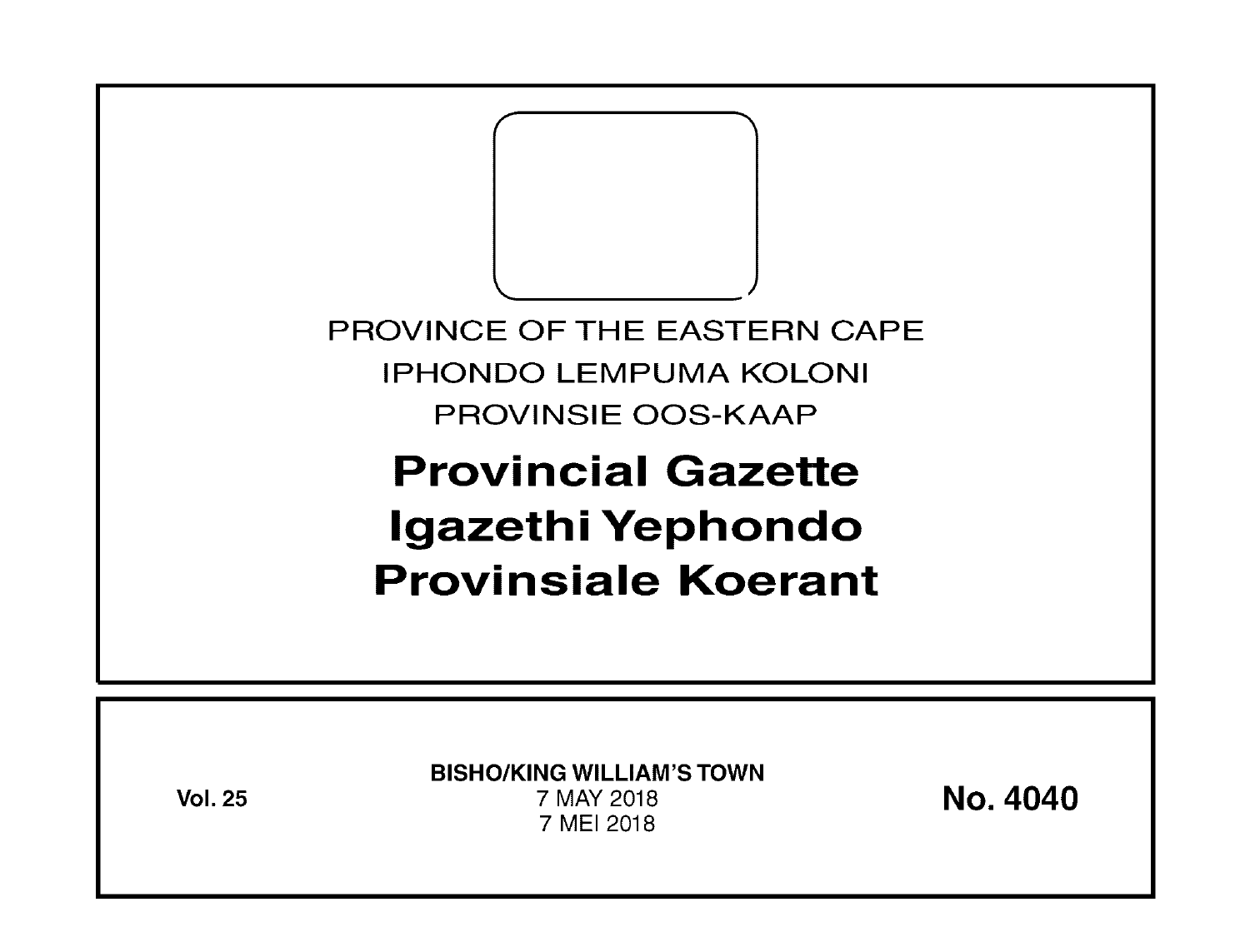# **IMPORTANT NOTICE:**

**THE GOVERNMENT PRINTING WORKS WILL NOT BE HELD RESPONSIBLE FOR ANY ERRORS THAT MIGHT OCCUR DUE TO THE SUBMISSION OF INCOMPLETE I INCORRECT I ILLEGIBLE COPY.** 

**No FUTURE QUERIES WILL BE HANDLED IN CONNECTION WITH THE ABOVE.** 

## **CONTENTS**

|           |                                                             | Gazette<br>No. | Page<br>No. |
|-----------|-------------------------------------------------------------|----------------|-------------|
|           | LOCAL AUTHORITY NOTICES • PLAASLIKE OWERHEIDS KENNISGEWINGS |                |             |
| 77<br>78. |                                                             | 4040<br>4040   | 12          |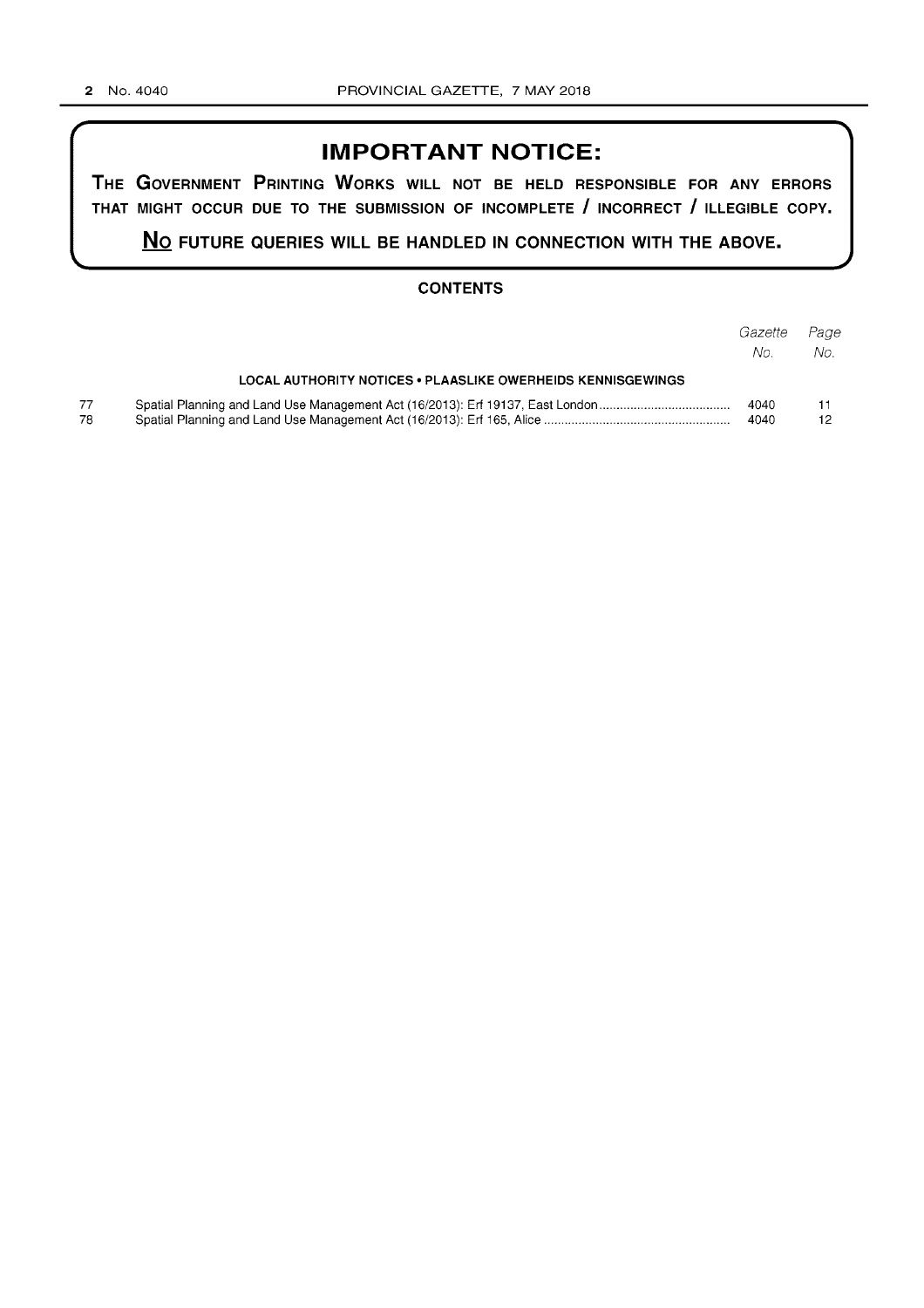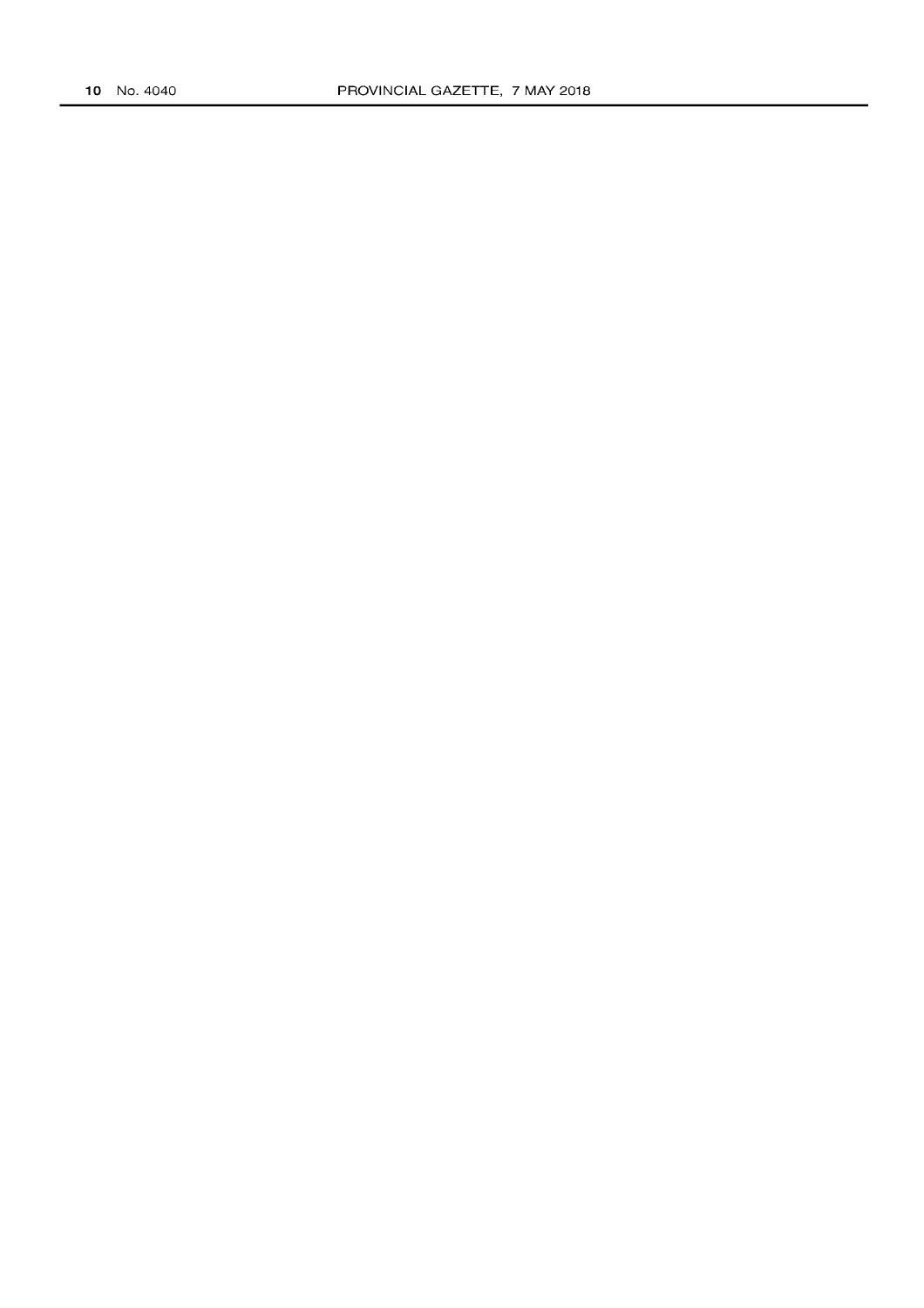# **LOCAL AUTHORITY NOTICES • PLAASLIKE OWERHEIDS KENNISGEWINGS**

## **LOCAL AUTHORITY NOTICE 77 OF 2018**

Buffalo City Metropolitan Municipality (EASTERN CAPE)

Removal of Restrictions in terms of the Spatial Planning and Land Use Management Act 2013 (Act 16 of 2013) and the Buffalo City Metropolitan Municipality Spatial Planning and Land Use Management By-Law (2016).

ERF 19137, EAST LONDON.

Under Section 47(1) of the Spatial Planning and Land Use Management Act 2013 (Act 16 of 2013) read with Section 59 of the Buffalo City Metropolitan Municipal Spatial Planning & Land Use Management Bylaw of 2016 and upon instructions of the Local Authority a notice is hereby given that conditions B. 1. (a)-(c) found in Deed of Transfer No. *T2245j2004,* pertaining to Erf 19137 East London is hereby removed.